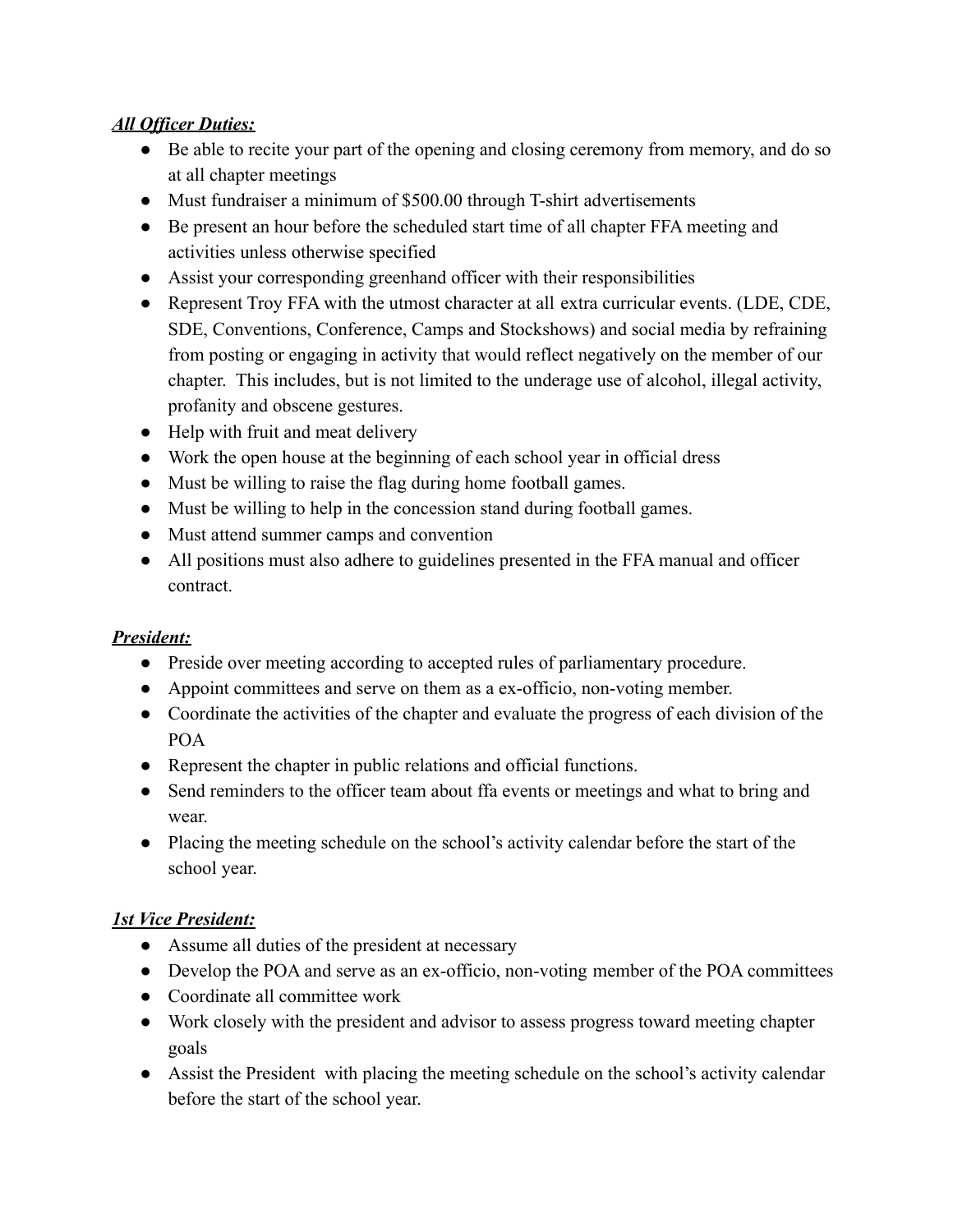## *Vice President of Chapter Development*

- Locate new sponsors for summer T-shirt ad fundraiser and other fundraisers
- Develop new fundraising ideas to present to the chapter
- Analyze the effectiveness of previous fundraisers with the advisors to decided fundraising ideas
- Assist in carrying out fundraising organizing t-shirt, uploading fundraising to the computers and deliveries, etc.
- Assist and help coordinate chapter community service project
- Develop new idea for community service projects to present to the chapter
- Coordinate with the chapter reporter and historian to ensure local media is aware of upcoming fundraising and community service activities and past community service activities.
- Attend all chapter officer meetings.

## *Secretary:*

- Prepare and post the agenda for each chapter meeting the friday before the meeting
- Prepare and present the minutes of each chapter meeting.
- Place all committee reports, minutes, agendas in the secretary's file in the office.
- Be responsible for chapter correspondence.
- Maintain member attendance and activity records and issues membership card.
- Have on hand for each meeting
	- Secretary's file
	- Copy of the POA, including all standing and special committees
	- Official FFA manual and the Official FFA student handbook
	- Copy of the chapter constitution and bylaws
- Give a copy of the minutes and agenda to the Historian to post to the chapter website.
- Write detailed notes during officer meetings and share those with the officer team.

# *Treasurer*

- Receive, record and deposit FFA funds and issues receipts.
- Present monthly treasurer reports at chapter meetings
- Collect dues and special assessments
- Maintain neat and accurate treasury records
- Prepare and submit the membership roster and dues to the National FFA Organization through the start FFA association office in cooperation with the secretary
- Serve as chairperson for the finance committee.
- Treasurer report must be completed and posted the friday before the meeting
- Treasurer report must be given to the secretary to put in the secretary file for each meeting.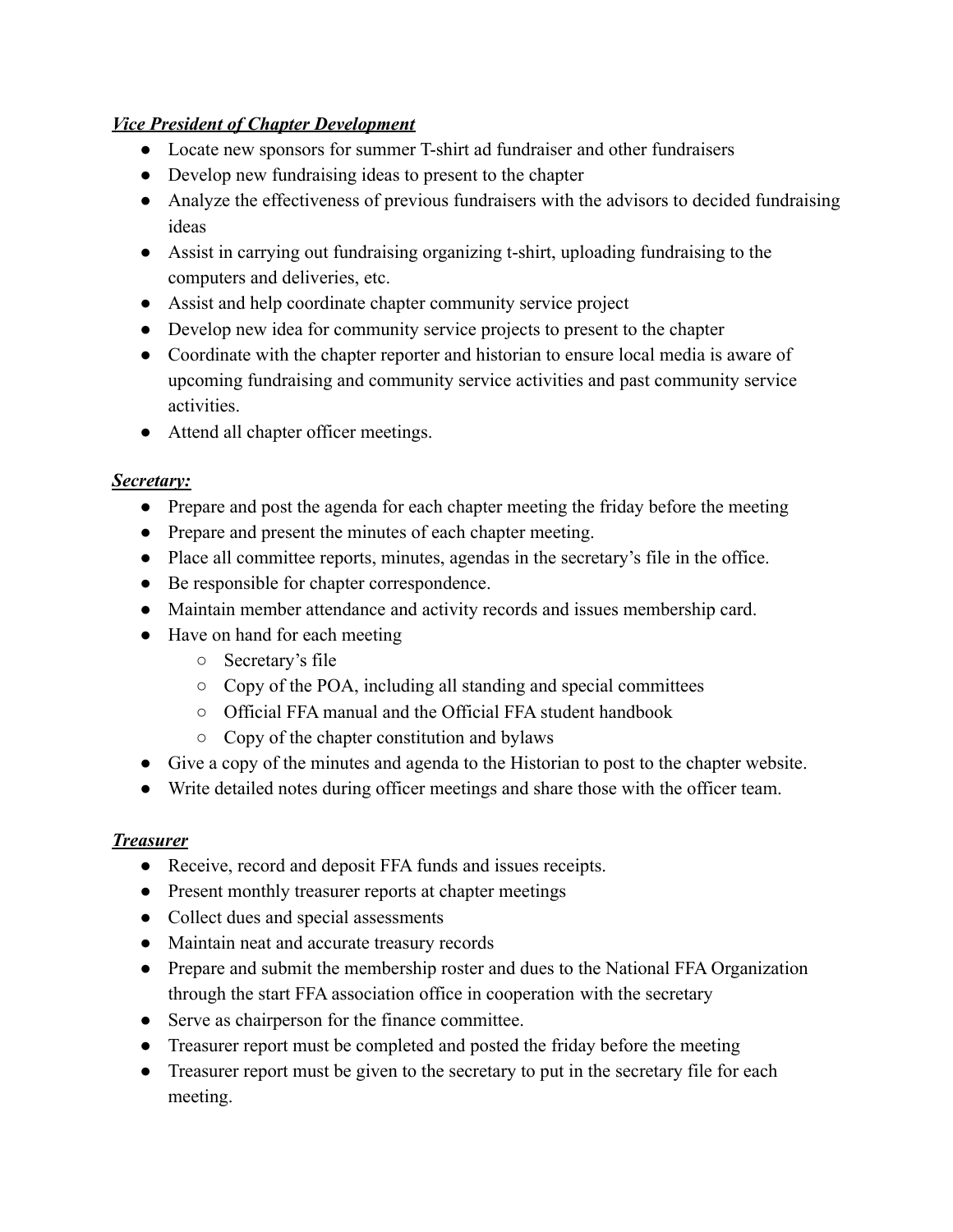• Each month balance the Troy FFA account with administration

#### *Reporter:*

- Serve as chair of the POA public relations committee
- Place public information programs with local radio, website, social media, television, newspapers and service clubs and make use of other opportunities to tell the FFA story.
- Release news and information to local and regional new media
- Publish a chapter newsletter or website.
- Prepare and maintain a chapter scrapbook
- Send articles and photographs to FFA New Horizons and other national and regional publications and websites.
- Work with local media on radio and television appearances and FFA news.
- Serve as the chapter photographer

## *Sentinel*

- Assist the president in maintaining order.
- Keep the meeting room, chapter equipment and supplies in proper condition.
- Welcome guests and visitors.
- Keep the meeting room comfortable.
- Take charge of candidates for degree ceremonies.
- Assist with special features and refreshments.
- Getting the sound equipment (microphone) before each FFA meeting.
- Set up station markers at each meeting.
- Writing thank you notes for specific occasions when necessary

## *Student Advisor*

- Supervise chapter activities year-round.
- Inform prospective students and parents about FFA.
- Instruct students in leadership and personal development.
- Build school and community support for the program.
- Encourage involvement of all chapter members in activities.
- Prepare students for involvement in career development events and leadership programs.
- Answer student and parent questions during Troy High School open house
- Assist in preparing contest material before LDE and CDE contests

## *Historian:*

- Responsible for making the video for the annual Troy FFA Banquet
- Maintaining Chapter website and uploading current pictures